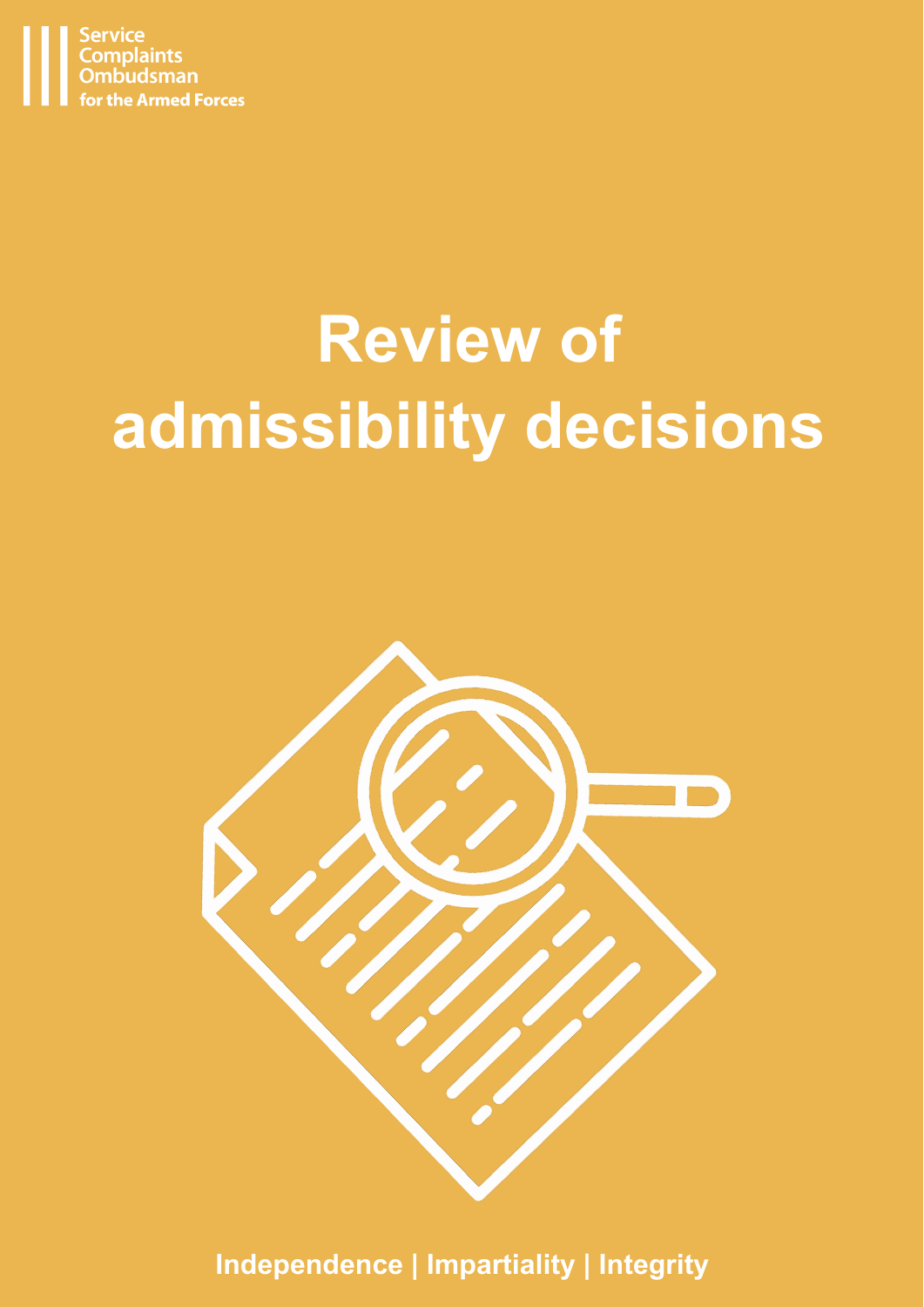# **Review of admissibility decisions**

**This pamphlet explains everything you need to know about the Ombudsman's power to review admissibility decisions.**



# **What is an admissibility decision?**

It is any decision made by the Service to:

- accept a Service Complaint for investigation, in whole or in part; or
- proceed with an appeal.

The Ombudsman has the power to review these decisions and make a final decision about whether the complaint should be accepted into the system, or proceeded with at appeal.



# **How long do I have to ask for a decision to be reviewed?**

You can ask the Ombudsman to review an admissibility decision within **4 weeks and 2 days** of the decision being posted or emailed to you.

If you do not make your application to the Ombudsman within this timeframe, you will need to provide reasons for this and your application might not be accepted.

**Please note**: Not all applications for a review of an admissibility decision are accepted.



# **How do I ask for a review?**

You will need to complete the [application for a review of an admissibility decision](https://www.scoaf.org.uk/download/3892/) which is available on our website. The form outlines the information we need from you to process your application, including your consent. For admissibility decisions you need to provide:

- Your Annex F form or statement of complaint
- A copy of the admissibility decision

**Please note:** It is important that we can contact you once you have submitted an application. If we can't contact you we may be unable to process your application.



# **What happens once you receive my application?**

Once we receive your application form you will be sent an acknowledgement within 2 working days. The Enquiries and Referrals Team will check you have provided all documents needed to process your application before it is passed onto the Investigations Team to conduct an initial eligibility review.

The investigator assigned to your application will check whether we can accept the matter for investigation, against the following eligibility requirements:

The application was made within the time limit (unless there are just and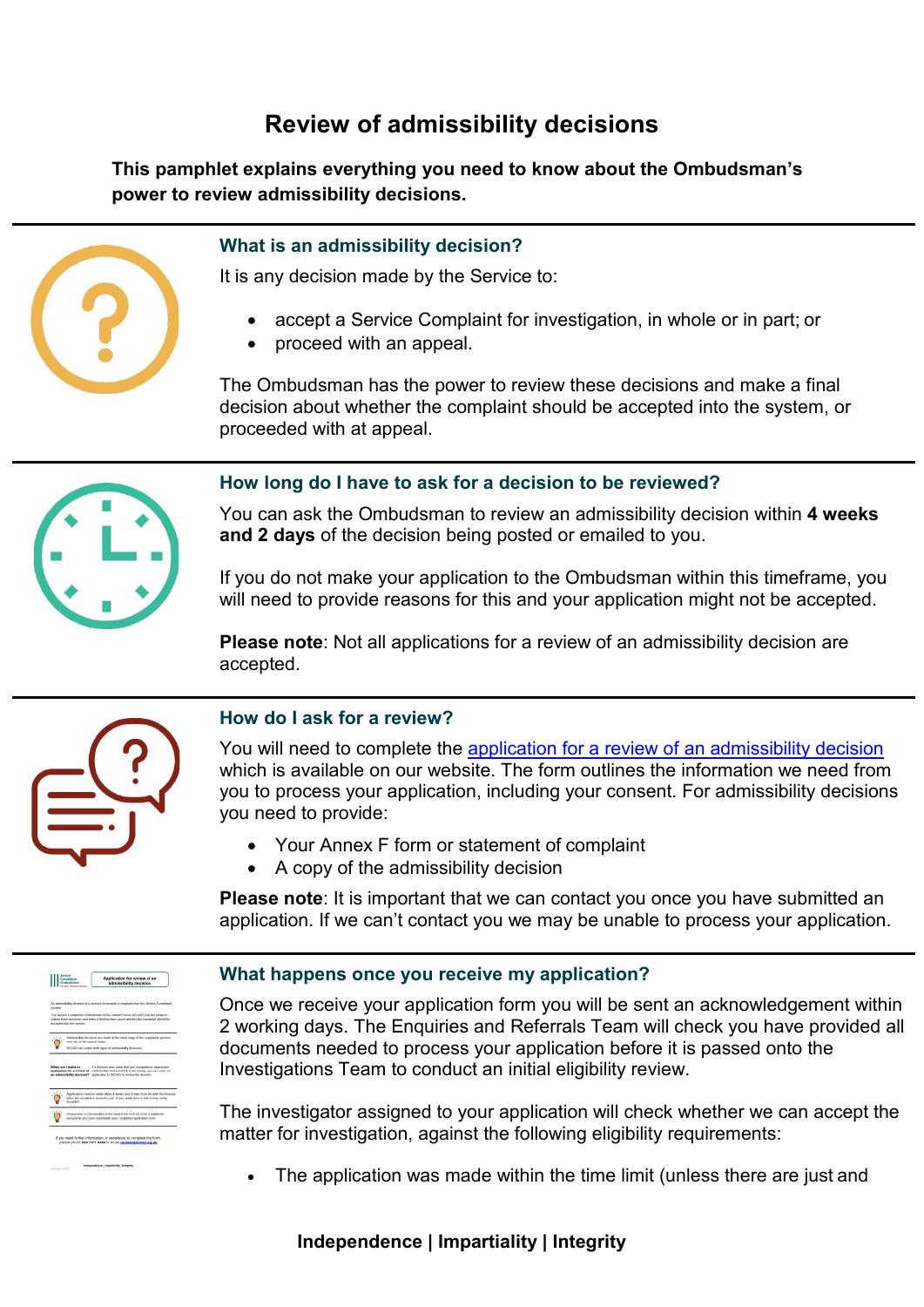equitable reasons to accept it outside the time limit)

- The application is not deemed frivolous, vexatious, or malicious
- You were subject to Service law at the time the 'wrong' occurred
- The matter is within the Ombudsman's jurisdiction

If the application meets the eligibility criteria it will be accepted for review. If the application is not accepted, a letter will be sent to you and your Service to explain why we have reached this decision.

If the complaint is accepted, the investigator will contact you to clarify the nature of the complaint and request additional information from your Service if required. We will only review the parts of your complaint that have been ruled inadmissible.

The investigator will aim to complete the review within **17 working days**. If the timeframe is not likely to be met, you will be provided with regular updates, including a revised timetable, the reason for the delay and when it is expected we will complete the investigation.

A final report will be issued to you and your Service, outlining whether the complaint or appeal is admissible, in whole or in part, including any recommendations arising from the findings.



#### **What do I do if I have a question while you are conducting the review?**

Any questions regarding the investigation process should be sent to the investigator handling your case. The investigator will always try to respond to your question within a timely manner, but please allow 2 working days for a response.

Similarly, if you have additional information that you would like us to see, which we have not asked for, please do not send it to us as this may slow the investigation process down. You can make the investigator aware of the documents you have, and they will tell you if and when this information is needed.



# **If you overturn the decision, what can I expect to happen next?**

A decision letter will be sent to you and your Service explaining why the complaint or the appeal is admissible, in whole or in part, and should be accepted into the system.

The single Service Secretariat will appoint a Specified Officer to decide the complaint and determine what redress (if any) is appropriate.